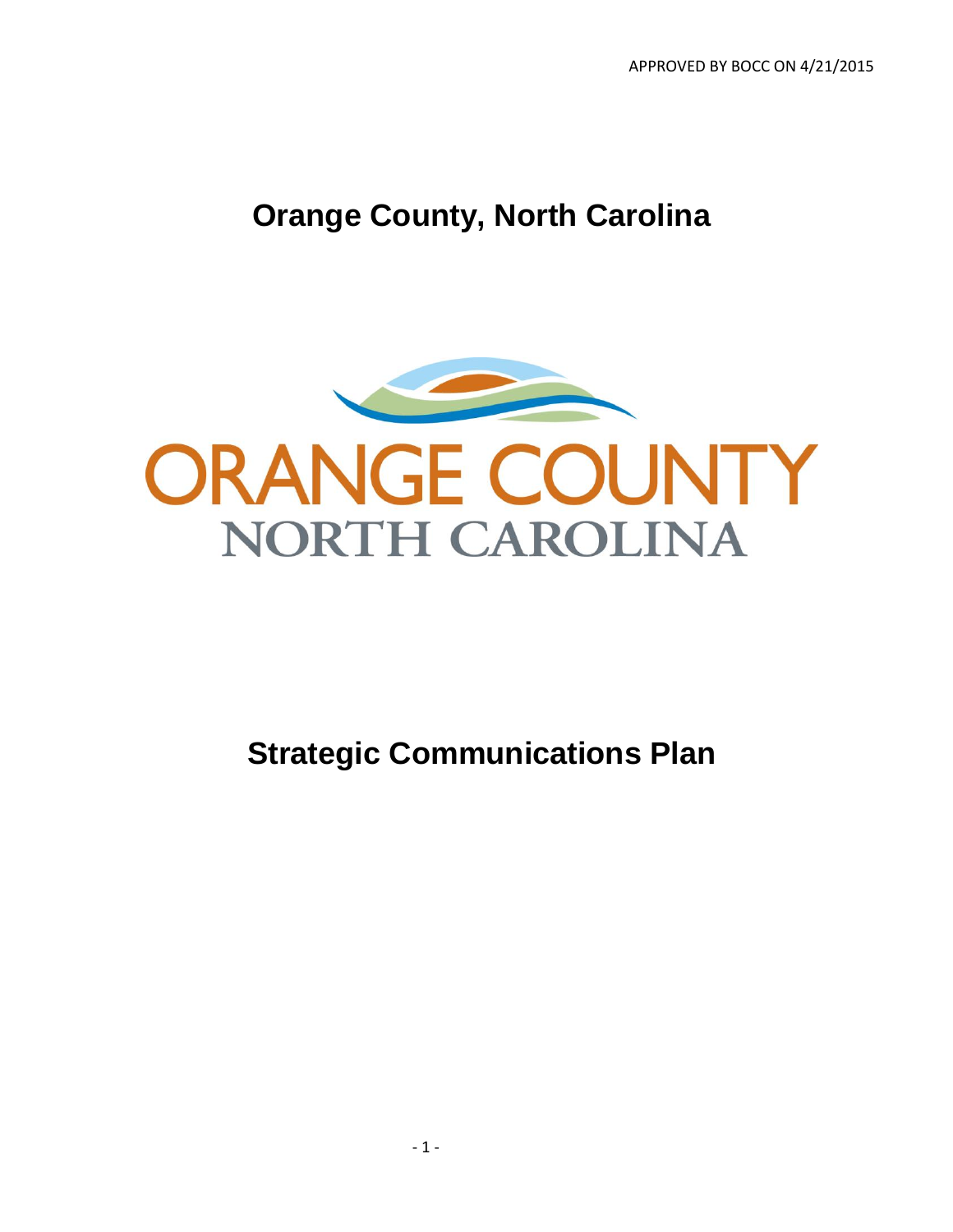## **Table of Contents**

| Purpose                                                           | 3              |
|-------------------------------------------------------------------|----------------|
| <b>Mission</b>                                                    | 3              |
| Objectives                                                        | 3              |
| <b>Guiding Principles</b>                                         | $\overline{4}$ |
| Situational Analysis (Strengths/Weaknesses/Opportunities/Threats) | 5              |
| Scope and Applicability                                           | $\overline{7}$ |
| Roles                                                             | $\overline{7}$ |
| Audience Identification                                           | 9              |
| <b>Tools/Asset Identification</b>                                 | 9              |
| Legal and Ethical Implications                                    | 10             |
| Alignment and Integration                                         | 11             |
| <b>Strategy Implementation/Action Plan</b>                        | 11             |
| Appendices                                                        |                |
| A - Inventory of Potential Audiences                              | 15             |
| B - Inventory of Potential Communication Tools                    | 16             |
| C - Media Relations Policy                                        | 18             |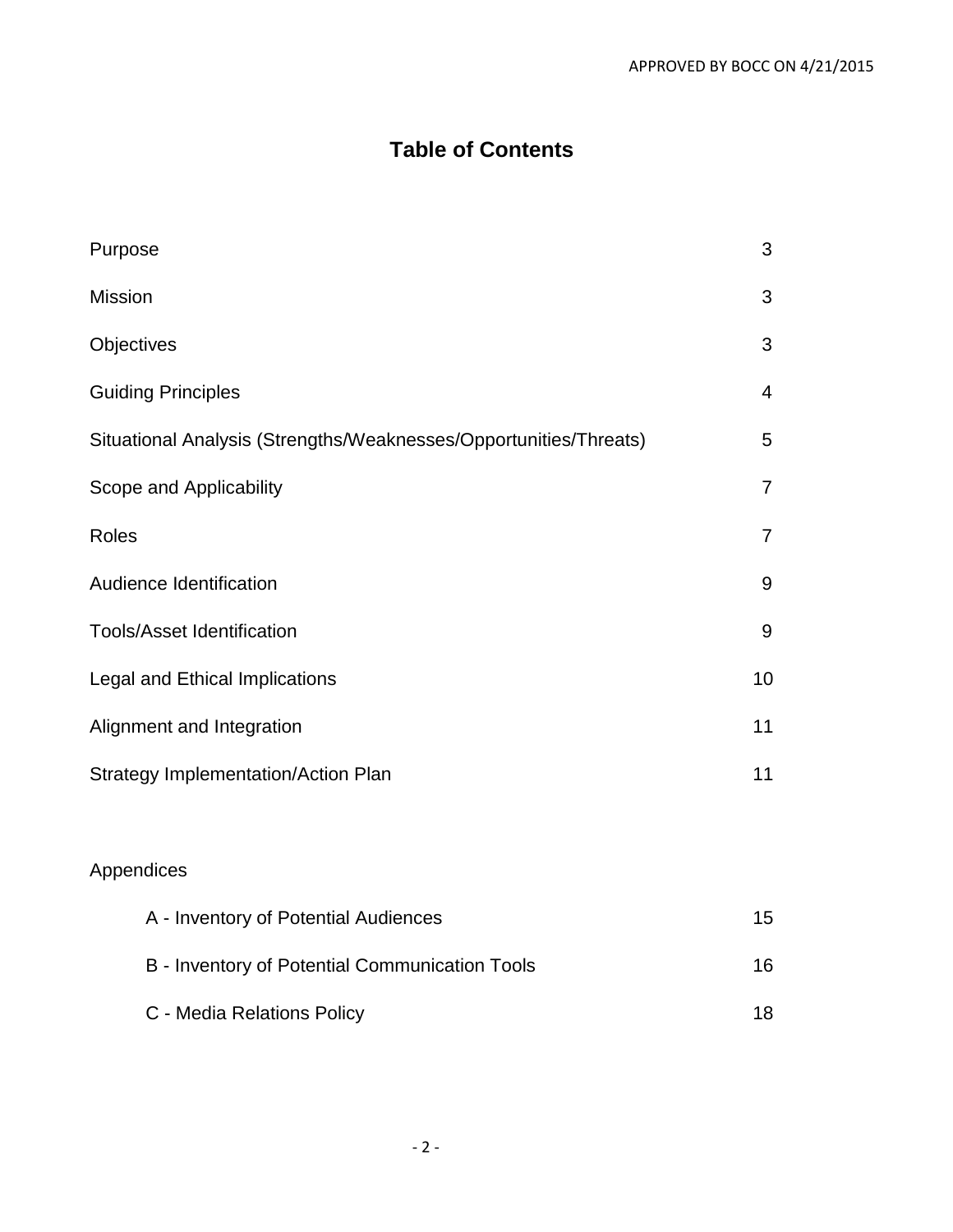#### **Purpose**

The primary purpose of this Strategic Communications Plan is to promote effective communication between and among the Orange County Board of Commissioners, the residents of Orange County, and the departments and staff of Orange County Government.

Public access to government and freely shared information are cornerstones of the democratic process. Accordingly, this Plan is intended to simplify access to the Board of County Commissioners (hereinafter referred to as "BOCC" or "the Board") and to the workings of Orange County government. Consistent with the County's mission statement, this Plan establishes: guidelines, policies, and vehicles for accomplishing the Board's goals for effective communication; and best practices for organizing and executing communication efforts throughout Orange County government.

#### **Mission**

Orange County exists to provide governmental services requested by our residents or mandated by the State of North Carolina. To provide these quality services efficiently, we must:

- Serve the residents of Orange County our residents come first.
- Depend on the energy, skills, and dedication of all our employees and volunteers.
- Treat all our residents and all our employees with fairness, respect, and understanding.

#### **Objectives**

Objectives of the Strategic Communications Plan include:

- To establish the communications roles of the Board of County Commissioners
- To establish the communications roles of departments/staff/county management
- To establish the communications roles of the Public Affairs Office/ Public Information **Officer**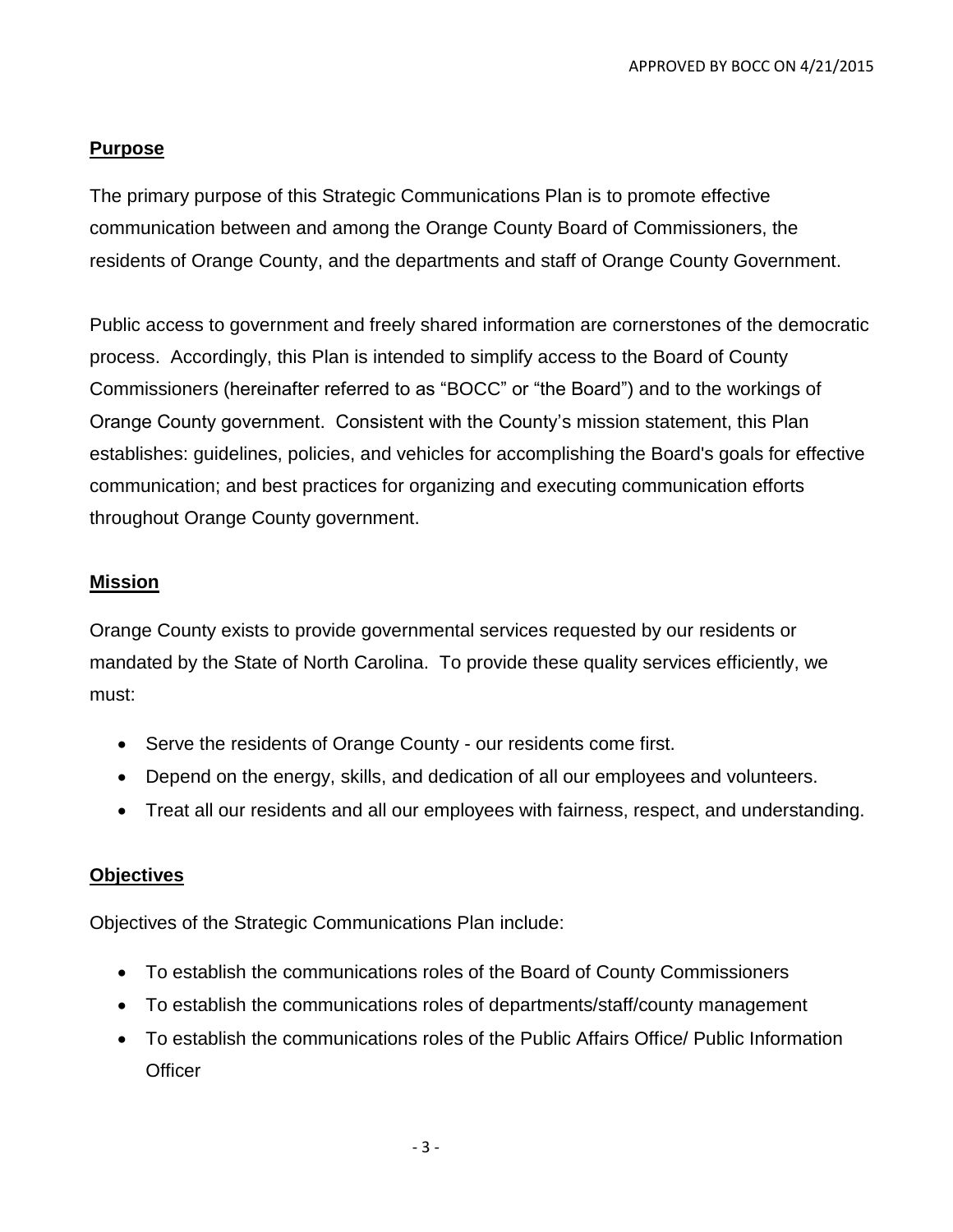- To establish the ways in which County government entities receive and process information from the public and respond to the public
- To formalize protocols for: handling of critical or sensitive issues; coordinating information during emergencies or crises; and handling fast-breaking, complicated, or controversial issues

#### **Guiding Principles**

This Plan emphasizes the following overarching principles:

- Promote the ability of the Board and residents to access information
- Disseminate information to the public (and other audiences) in a manner that is clear, concise, transparent, helpful, timely, proactive, and consistently professional
- Implement and promote opportunities and mechanisms to obtain regular feedback from targeted audiences, especially Orange County residents
- Promote two-way communications between the members of the BOCC and Orange County residents
- Utilize a variety of targeted communication methods and strategies so as to be effective and appropriate for the specific situation
- Afford the BOCC opportunities to relay information and to exercise ongoing oversight of this Communications Plan, while leaving implementation to the County Manager and County Departments
- Provide a unified, coherent voice for Orange County Government, especially as a source of information during crisis or emergency situations
- Foster a mindset of continual planning to keep Orange County communications efforts fresh and responsive
- Promote communications between Board members and the rest of County government, including employees, generally through the County Manager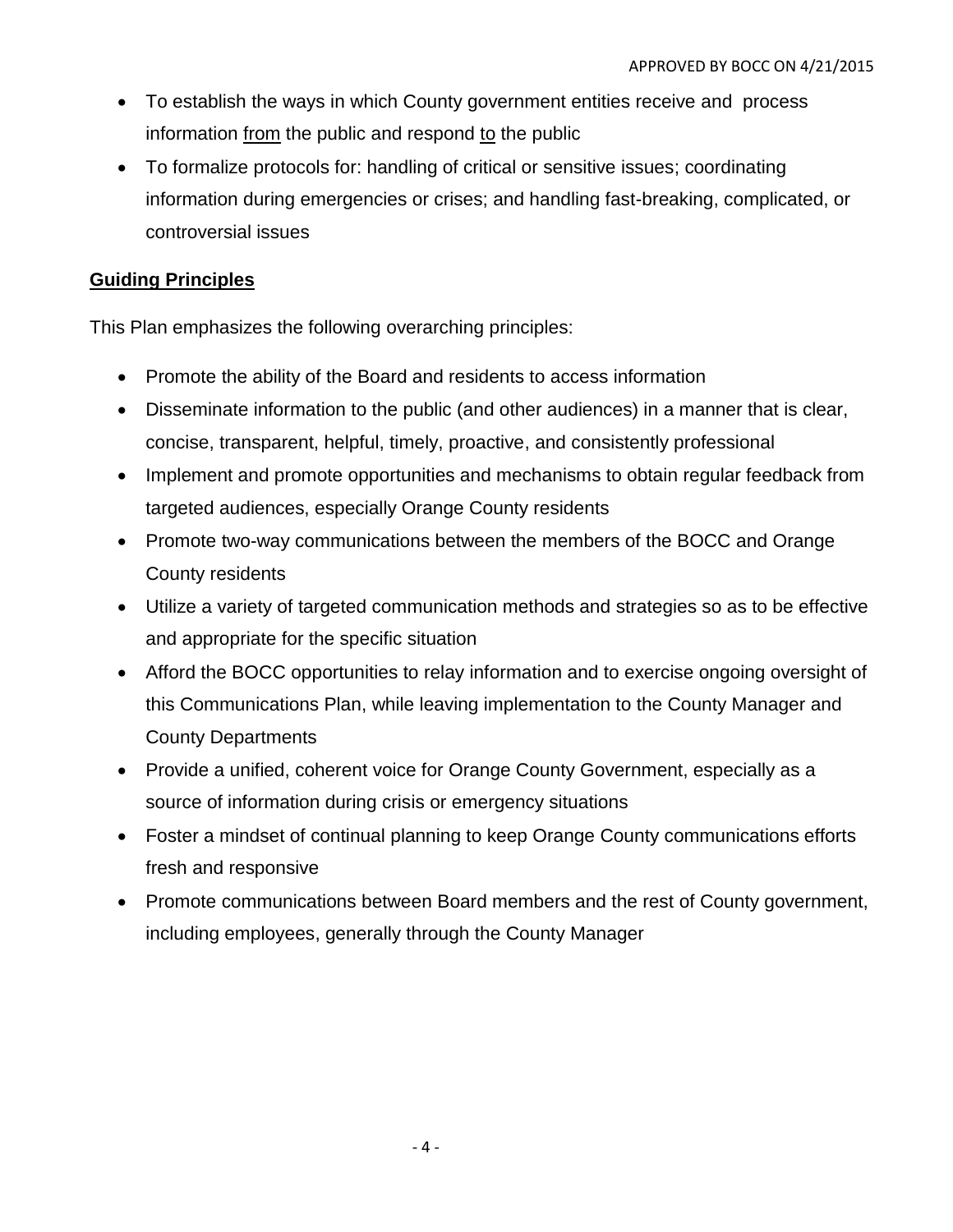#### **Situational Analysis**

Data compiled during the information gathering and plan development phases of the Strategic Communications project suggest the following organizational strengths, weaknesses, opportunities, and threats for Orange County Government as of the end of 2014:

#### **Strengths**

- Some departments have staff members whose time is earmarked primarily or in part to managing communications, consumer education, and public information efforts for their respective departments
- Existing communication hardware and software capabilities that facilitate cablecasting BOCC meetings, web access to BOCC minutes/agendas/meeting recordings, and disseminating social media traffic
- Solid external intergovernmental communications relationships (e.g. Standing Committee of emergency communicators including the Towns, UNC, volunteer agencies, utilities, etc)
- Commitment to communications operations through staffing, dedicated budget, and committed resources/support

#### Weaknesses

- Absence heretofore of clearly defined, written public information and communications objectives for Orange County Government as an entity
- Current job description of Public Affairs Director does not meet the needs or expectations of the organization
- Organizational confusion regarding the current roles and responsibilities of the Public Affairs Office/Public Information Office
- Certain departments lack dedicated staff resources sufficient to meet identified public information/communication needs
- Lack of ongoing staff training and certification in communications, with the exception of a few departments
- Lack of a newsroom or blog for open forum questions & answers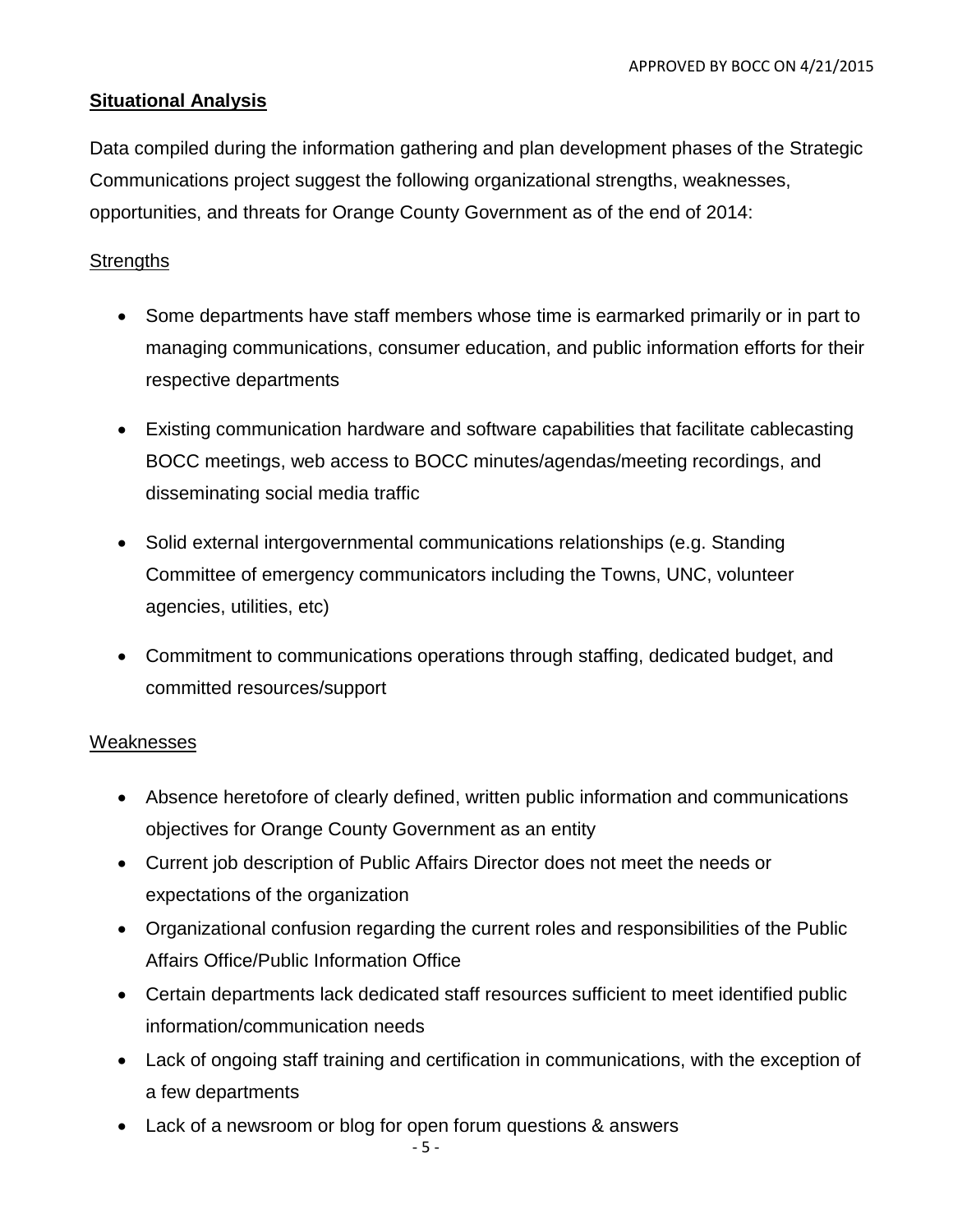Lack of dedicated and experienced in-house graphic design professionals

#### **Opportunities**

- Consider Board prioritization among required communication functions to ensure that the most critical information needs are addressed first
- Examine existing Countywide staffing (both permanent and temporary) and contracted resources for potential to accomplish various other communication functions
- Consider whether some members of advisory boards and commissions, and other volunteers, may periodically be able to offer skills that match up with the inventory of needed communication functions identified in this Plan
- Broadly disseminate existing communications plans and guidance from Emergency Services Department to enhance knowledge across the spectrum of County departments regarding how to communicate effectively in emergency or crisis situations
- Take advantage of knowledge and skill sets of dedicated communications professionals in various departments to execute a practical, purposeful cross-training program to assist Department Heads and other key departmental staff in carrying out their responsibilities under this Strategic Communications Plan
- Increase use of existing technology (e.g. social media, the County Listsery, etc)

#### **Threats**

- Possible organizational inertia regarding (re)assignment of various communication duties to the most appropriate parties, based on individuals' knowledge, skill sets, and abilities
- Potential limitations on available financial resources to acquire/employ emerging technological tools or to hire staff (permanent and/or temporary) or contractors to carry out certain desired communication functions outlined in this Plan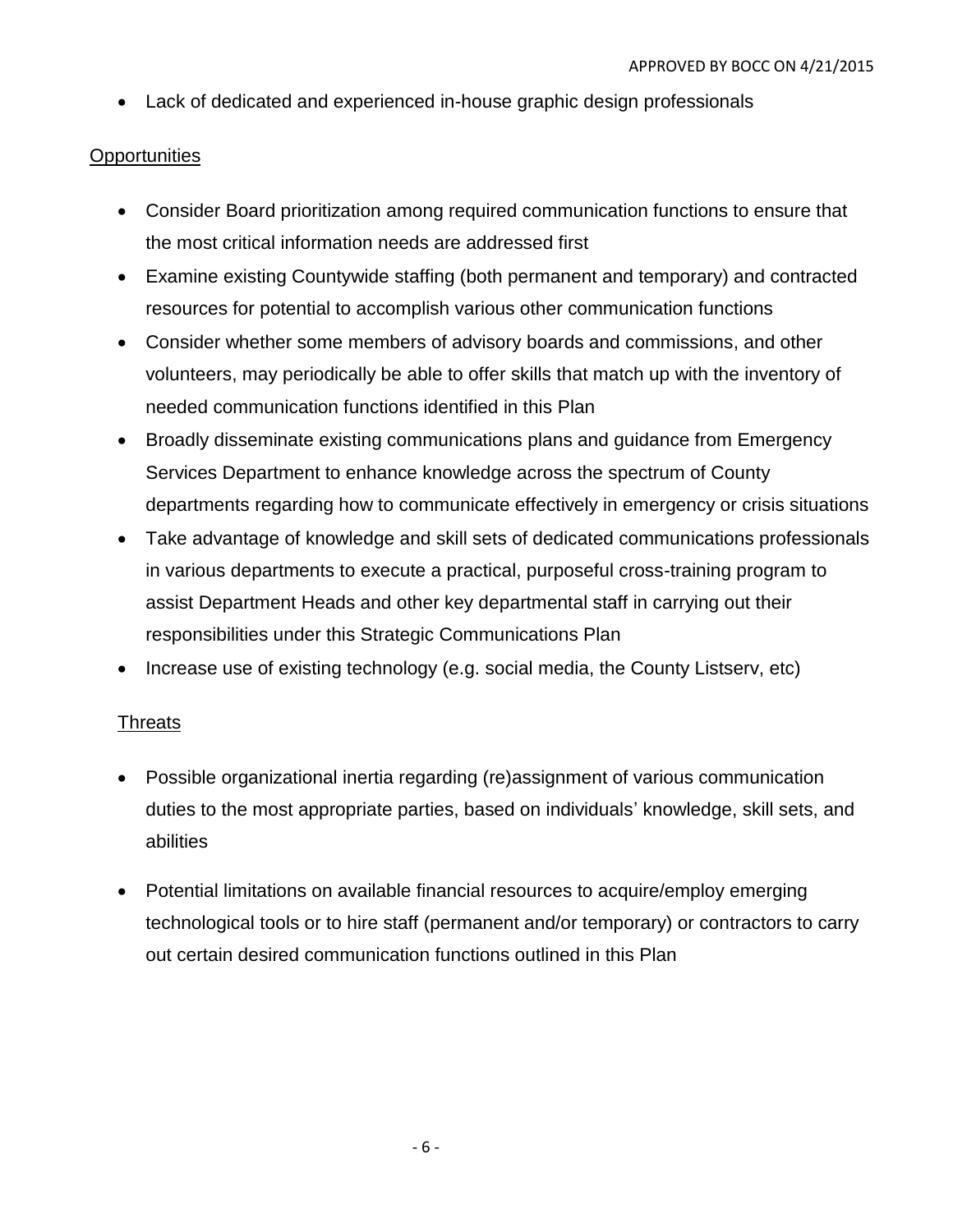#### **Scope and Applicability**

This Plan is intended to be applicable to all aspects of Orange County government. As a Countywide Plan, its provisions address any type of communication between two or more parties.

To properly discharge their responsibilities towards their constituents, County Commissioners must be kept properly apprised about relevant policies, programs, and events within the purview of each County department. That notwithstanding, County department heads and staff need to have considerable autonomy to carry out their public information and communication responsibilities based on their professional competencies, in a manner not inconsistent with the overarching principles and standards established in this Plan. Existing departmental communications plans and processes are complemented, not supplanted, by this Plan.

#### **Roles**

Adoption of this Plan contemplates the following ongoing communications roles:

#### *Board of County Commissioners:*

- approve periodic updates to the adopted Plan
- appoint two Commissioners annually to serve on the Communications Governance Team to provide oversight and recommend appropriate refinements to the Plan
- consider recommendations from the County Manager to allocate financial, staff, and technological resources to address unmet or emerging communications needs
- provide guidance and direction to the County Manager and Public Information Officer that will disseminate information to residents and other audiences regarding significant County programs/policies/events/initiatives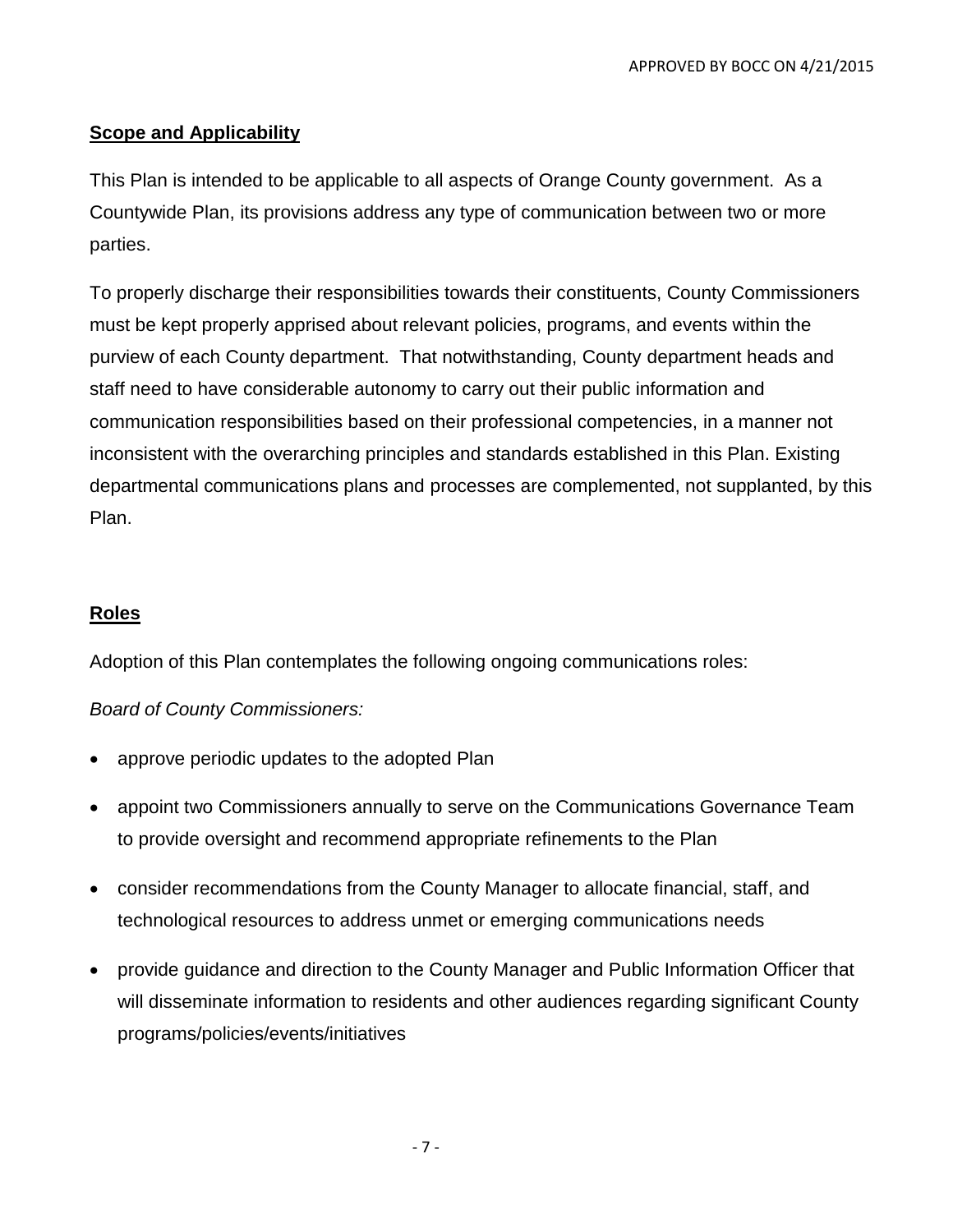#### *County Manager:*

- assign and direct staff to accomplish the strategies laid out in this Plan in a timely and effective way
- supervise the Public Information/Public Affairs function for Orange County Government
- prioritize communications work to match available resources
- periodically apprise the BOCC on progress in implementing this Plan including capabilities and constraints to achieving objectives, and recommendations for addressing any shortcomings

#### *County Departments:*

- establish or maintain departmental plans or processes for executing their own communications functions in a manner consistent with the County's overall Plan
- support the Manager and other departments by sharing staff/technological/other resources when feasible to accomplish County communications goals and objectives

#### *Public Information Officer:*

- perform duties as assigned by the County Manager
- serve as an information coordinator for departments
- convene and provide leadership for County department communicators
- foster strong relationships with representatives of all forms of media and serve as liaison between those persons and the County Commissioners and County Manager
- when so designated by the County Manager or Emergency Services Director, serve as spokesperson for the County during emergency or crisis situations. In accord with North Carolina law, only the Chair of the Board may declare an official state of emergency.
- serve as a resource for marketing and promoting Orange County services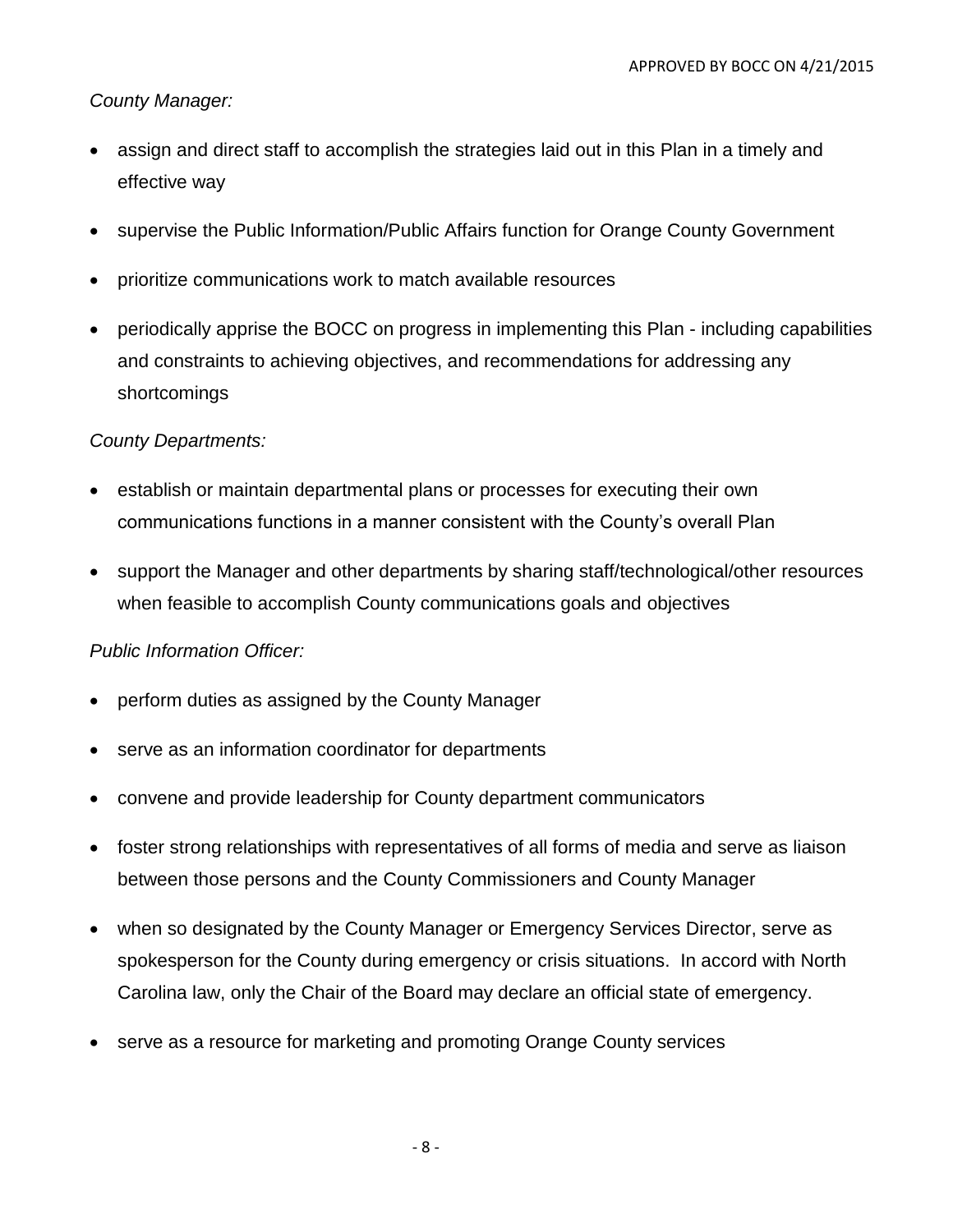#### **Audience Identification**

In broad strokes, this Plan recognizes its Primary Target Audiences to include Residents; Media; Orange County Employees; and the Current Business Community. Secondary Target Audiences include Visitors; Other Governmental Officials (local, state, federal); Community Groups (e.g. civic organizations, faith-based organizations); Potential Business Recruitments; and Potential Future Residents.

In more practical terms, the target audiences for any particular piece of County communication will depend on the type of message, the nature of the messenger, available communications resources and tools, and the particular environmental circumstances at the time. Specific audiences are then more narrowly focused from the general grouping, taking into consideration any targeted marketing campaign, which tools should be used, and any strategic messages.

Communications decision-makers should review the checklist at Appendix A to determine which of the potential audiences are to be specifically targeted recipients of communications under the particular set of circumstances at hand. In many cases, audiences on that list will be non-applicable or redundant. The rationale behind creating and using the list in that appendix is to err on the side of considering too large a list, then to reduce it by purposeful analysis - as opposed to considering too small a list and improperly ignoring an important audience for the message.

#### **Tools/Asset Identification**

Orange County Government communicators are afforded wide discretion in selecting and employing the mechanisms and vehicles for transmitting information to their desired audiences in any particular set of circumstances. Appendix B provides a list of potential tools to be considered for each communication event. This list reflects both those communication tools that are available to Orange County Government and those that may become available in the future.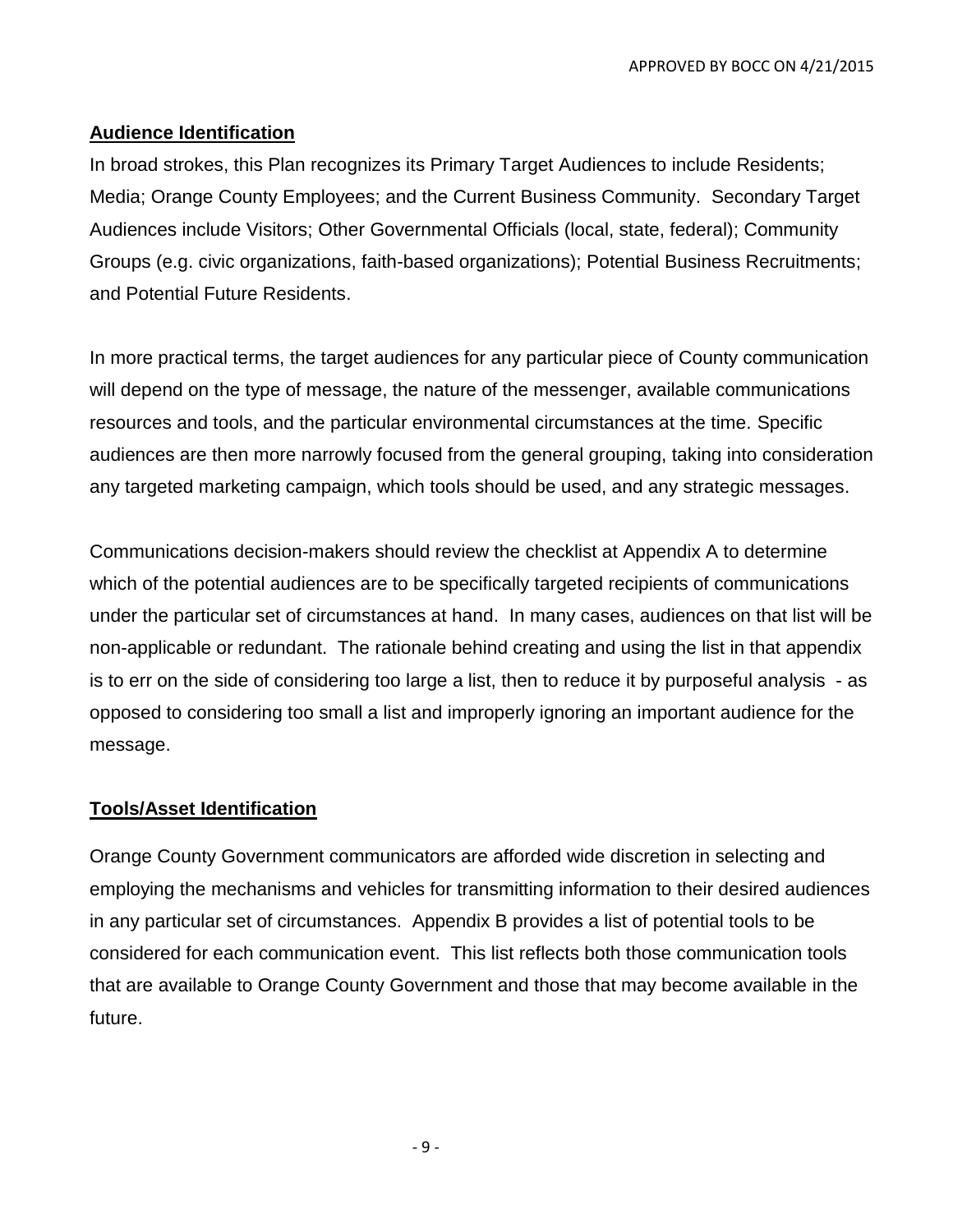#### **Legal and Ethical Considerations**

All communications disseminated by Orange County Government will be tested against the highest ethical and legal standards, to ensure that the County faithfully serves the public in a manner consistent with its mission statement, to the best of its ability.

- North Carolina Open Meeting/Public Records Laws The State's open meeting and public records laws are critical to operating a fair and open government. The spirit with which public officials work to comply with the law is as important as the law itself. Recognizing that the public's business should be done in the open and honoring requests for help serves the people in a transparent manner.
- Accessibility Orange County will make reasonable efforts to ensure that the information concerning policies and programs is available to all despite the many barriers that could hinder effective communication. These barriers could include, but are not necessarily limited to, access to media/technology, language, and physical disabilities.
- Informing Versus Persuading The BOCC and all County departments strive proactively to provide all residents with complete and unbiased information on issues that may be, or are currently being, considered by the BOCC. This is especially important on matters that are coming to the Commissioners before the full Board has deliberated, voted, and established an official position. In instances where it may be appropriate for the BOCC to adopt a voice of persuasion (e.g. encouraging voters to vote on a bond referendum), County communication will be carefully crafted to recognize and explain the distinction between information intended to educate and information intended to influence. The County Departments serve as responsible advocates for the Board's policy decisions by providing clear, concise, and accurate information to all. The County will provide the data and reasoning behind the policy decisions so that residents can understand how these decisions were made.
- Collective Versus Individual Commissioner Communications –– The Chair of the Board acts as the spokesperson for the Board. In the absence of the Chair, the Vice Chair or Chair's designee acts as spokesperson. In the interests of clarity and transparency, individual County Commissioners will take care to dispel any reasonable confusion about whether they are communicating on behalf of the Board as a whole or whether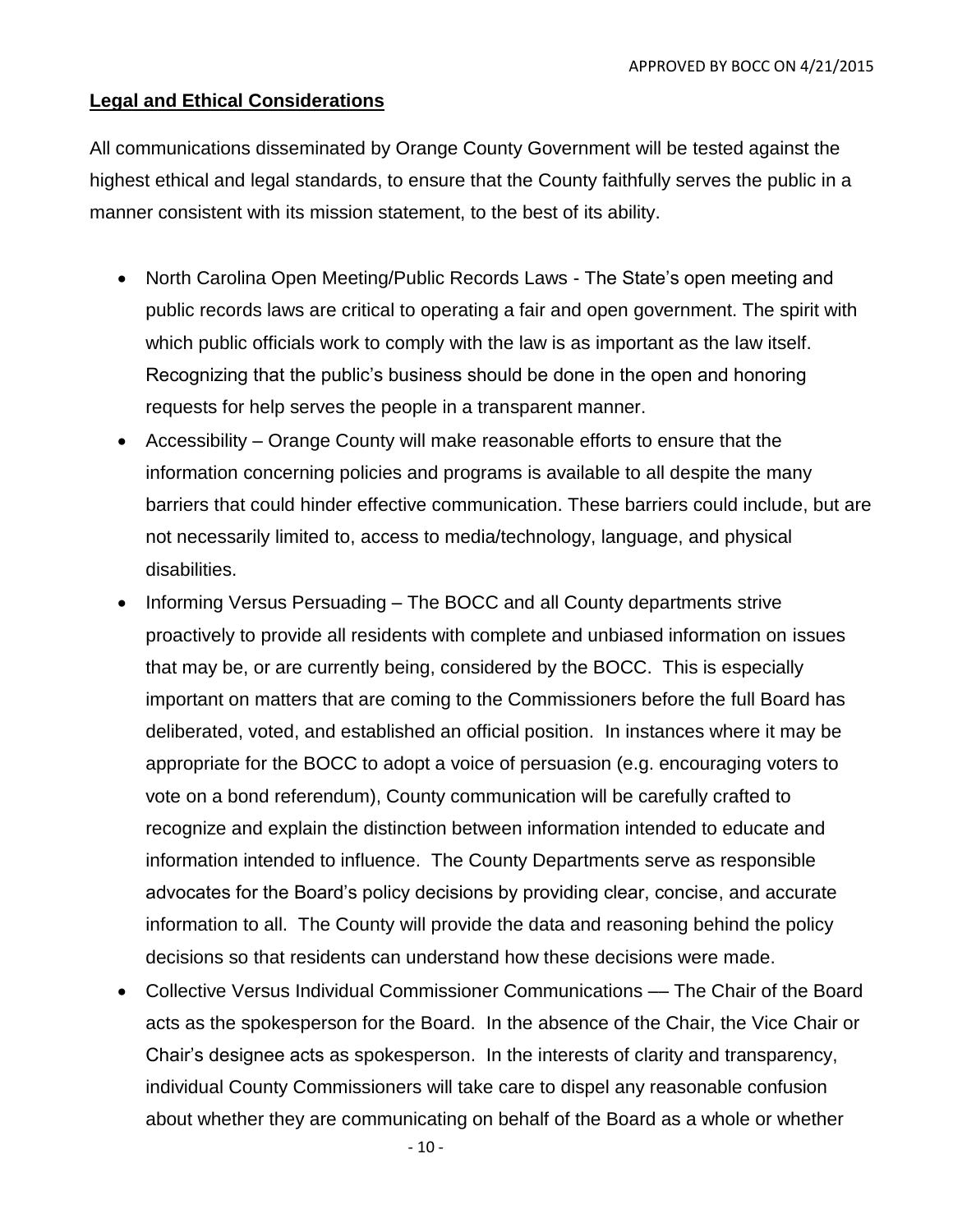they are communicating their own individual viewpoints.

#### **Alignment and Integration**

The full implementation of this Plan will include developing the messaging framework to articulate the connection between this plan and:

- the BOCC's mission, vision and values
- the County Manager's Office/Public Information Office communications activities
- department specific communications/marketing plans
- relevant emergency communication plans (e.g. Emergency Services, Public Health, Sheriff, municipalities, school systems)

County staff will regularly explore opportunities for integrating messages across platforms and media that will allow the County to react quickly to changes in social media, as well as to better leverage existing County communications resources*.*

All communications activities are to be developed and executed within the context of the County's overarching strategy.

#### **Strategy Implementation/Action Plan**

The following prioritized list of actions was developed to promote achievement of BOCC communication goals and objectives. It is important that any persons involved in Orange County Government communications pursue these steps in a manner that is consistent with the Board's overarching vision for transparency, accuracy, timeliness, and integrity in the information exchange process.

#### **PRIORITY A**

1. Create and appoint a standing Communications Governance Team comprised of two Commissioners and staff to provide ongoing oversight of the Communications Plan with responsibility to make at least annual reports to the full Board of Commissioners. The report will include an evaluation of the strengths, weaknesses, opportunities and threats to Orange County communications set forth in this Plan and an update of those items.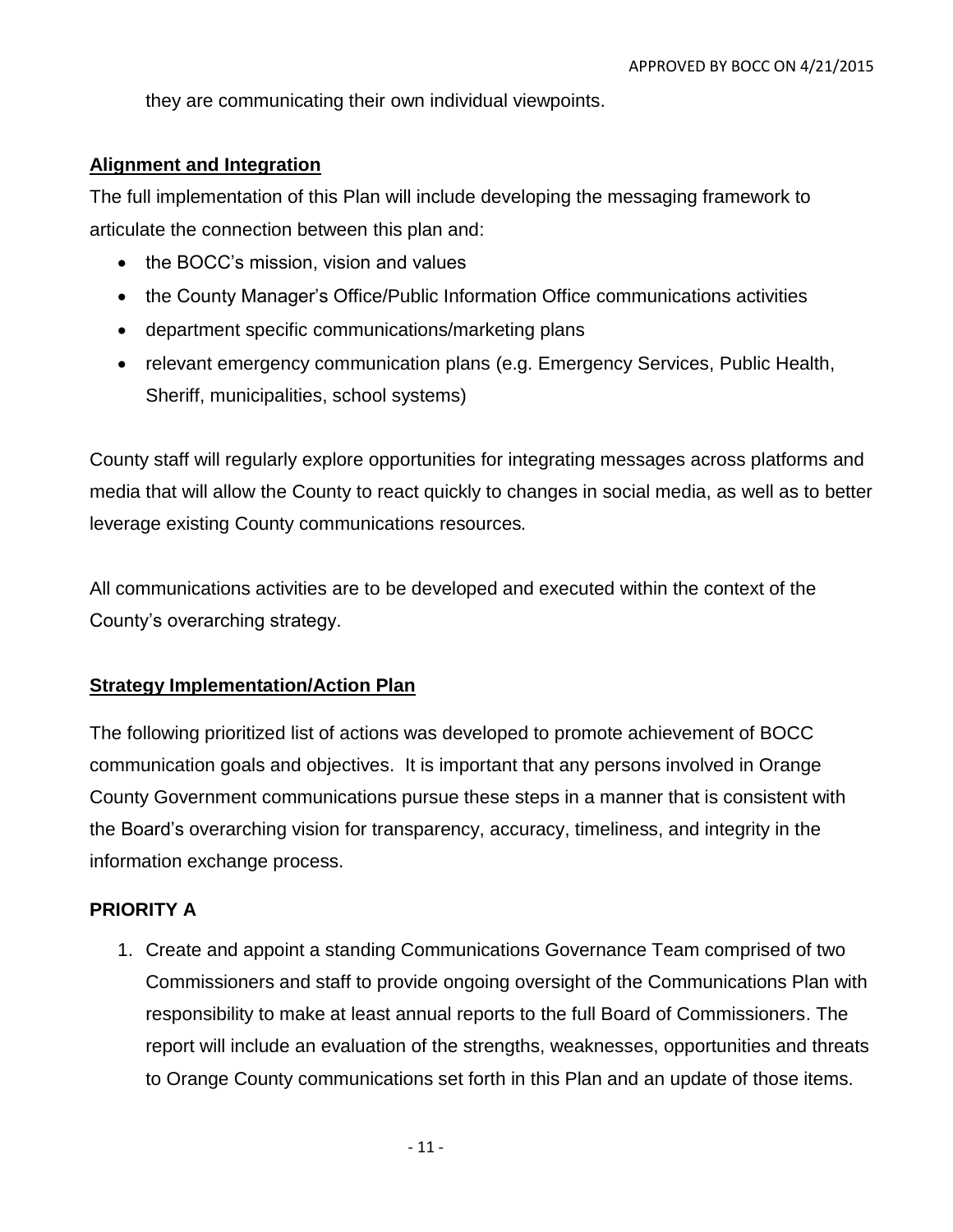- 2. Create an internal County communications workgroup, modeled after the Council of Webmasters, which includes communications primes for each department (if they have one or have a need) and provides mutual awareness and support through sharing of projects, tips, and issues.
- 3. Purposefully convene the Communications Governance Team ahead of anticipated community policy/program/event discussions (e.g. revaluation, bond referendum) that are - or may become - complicated or controversial, to consider appropriate messaging content, tools, and audiences.
- 4. Empower the Communications Governance Team to conduct debriefing sessions following important communications events, evaluating both successes and shortcomings, and to make recommendations to the County Manager regarding key communications decisions.
- 5. Identify and implement a two way communication tool that facilitates meaningful, interactive dialogue among Commissioners and constituents regarding the development and implementation of significant County policies, programs, and activities.
- 6. Detail the County Manager to assign a responsible party for each essential communication function identified in this Plan; if insufficient resources exist, develop a resourcing plan to be presented to the Board.
- 7. Establish and foster ongoing working relationships with external communicators (e.g. news, radio, and TV reporters; local bloggers).
- 8. Develop and implement an awareness program so all County employees can be more effective "ambassadors" for major County policies, programs, and events.
- 9. Examine the established checklists of potential audiences and available tools and then tailor the release of any major County communication piece to increase the likelihood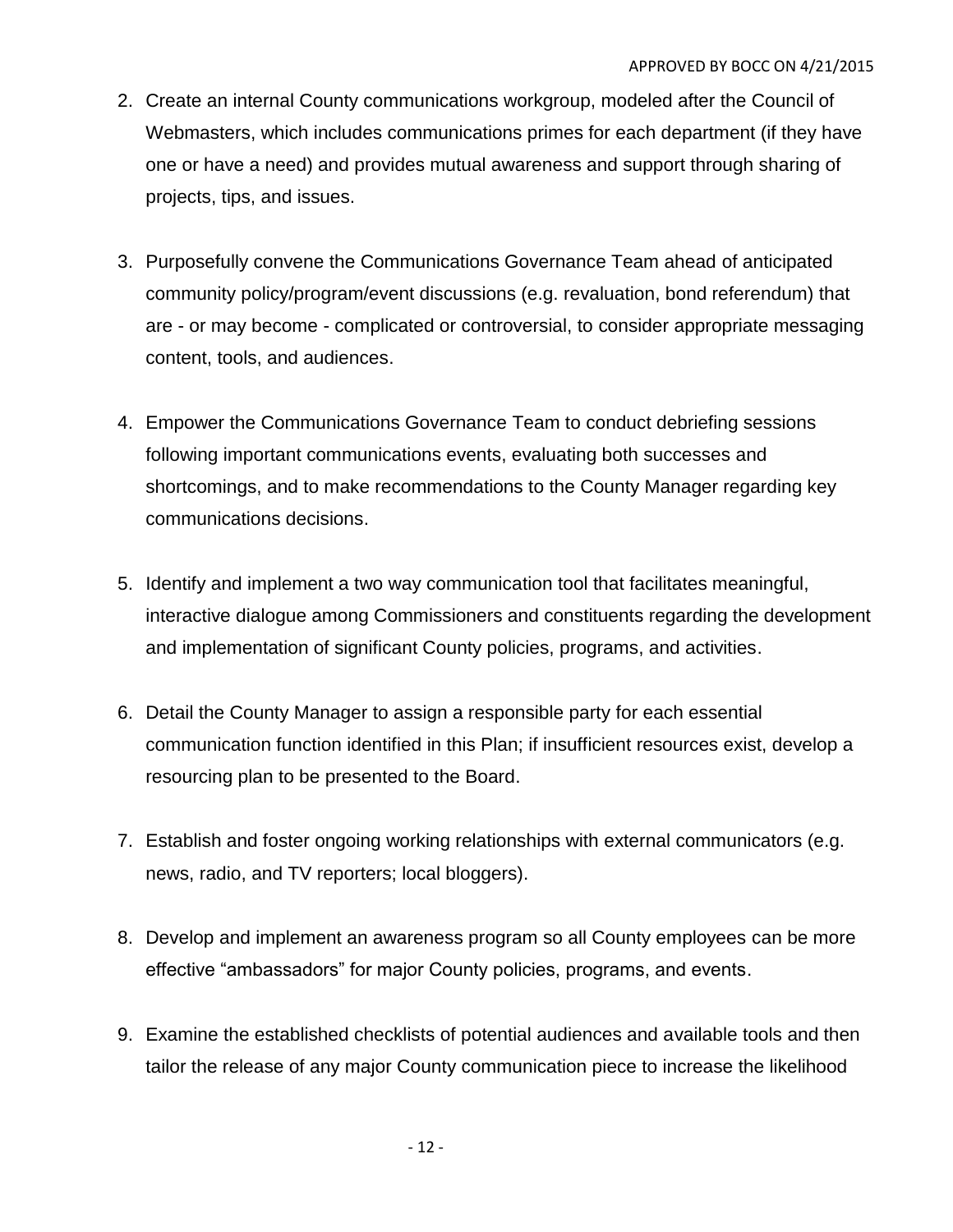that all potentially interested parties will have improved access to the intended message about County programs, policies, and events.

10.Establish a protocol for County communicators to follow so as to determine what information is of sufficient importance to warrant being relayed to all members of the Board of County Commissioners.

#### **PRIORITY B**

- 11.Develop a set of performance measurement tools and task the ongoing Communications Governance Team to conduct an evaluation (at least annually) of Orange County communication efforts.
- 12.Develop and implement a training program for staff members that are likely to have primary communication responsibilities to audiences outside their departments.
- 13.Develop and promulgate a formal Orange County Media Relations program.
- 14.Formally amend this Plan as needed from time-to-time to take immediate advantage of communications "lessons learned" and "best practices" gleaned from Communications Governance Team debriefings.
- 15.Formally recognize and support the existing ad hoc group relationship among communications professionals in various Orange County public sector agencies.
- 16.Establish the County's social media operating philosophy, including social media procedures for use and monitoring of commentary on any interactive format.

#### **PRIORITY C**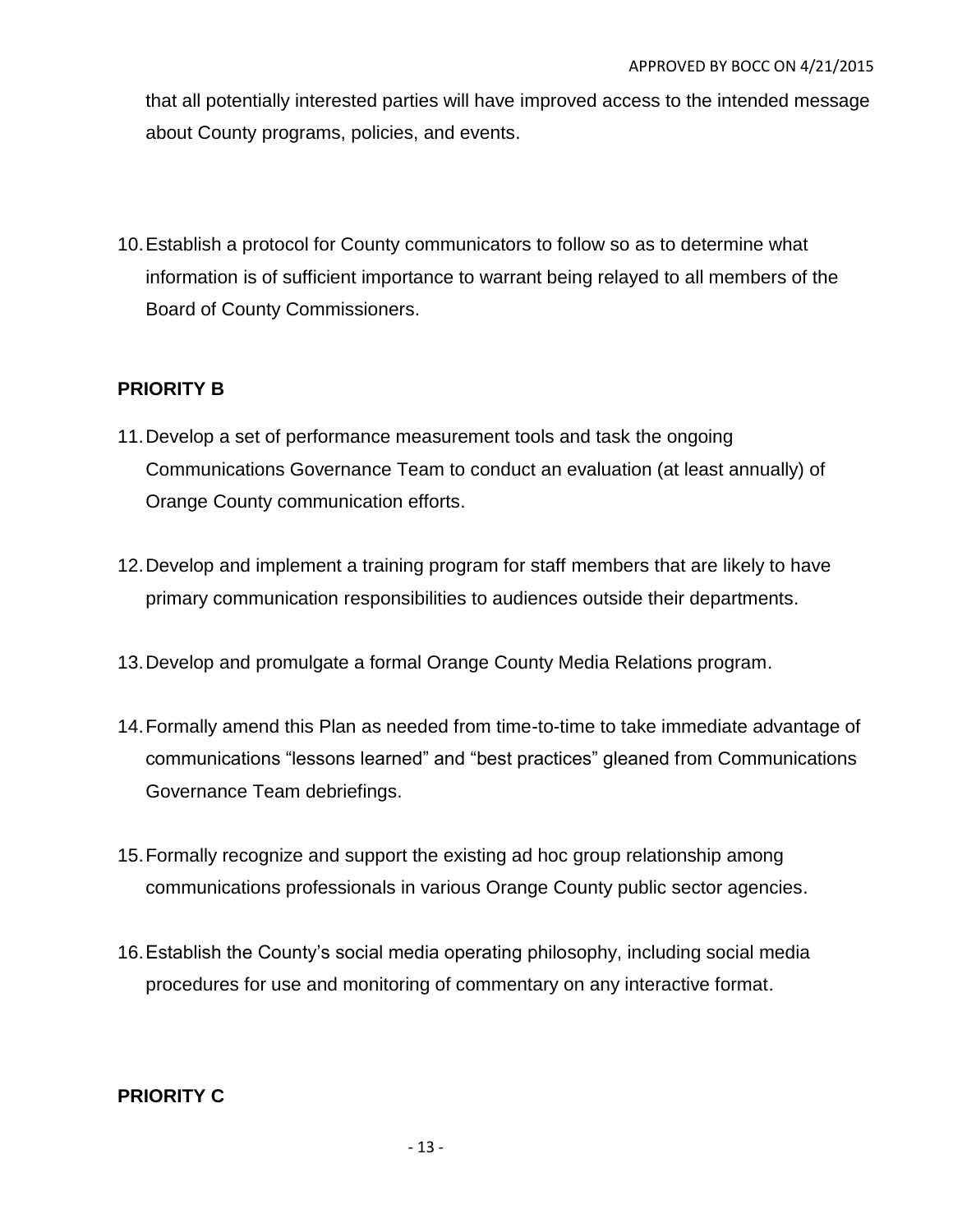- 17.Develop and implement policies to standardize guidance for use of the new County logo and to ensure that the Orange County logo is part of all formal County communications.
- 18.Develop and implement policies to establish and promote an Orange County "brand".
- 19.Establish a protocol to distinguish for target audiences those communications that represent individual Commissioner viewpoints versus those communications that represent the positions of the Board as a whole.
- 20.Create a pilot program that assigns a non-Commissioner to "live tweet" for BOCC meetings; after a reasonable trial period, have the Communications Governance Team evaluate the costs and benefits and recommend continuation/modification/termination.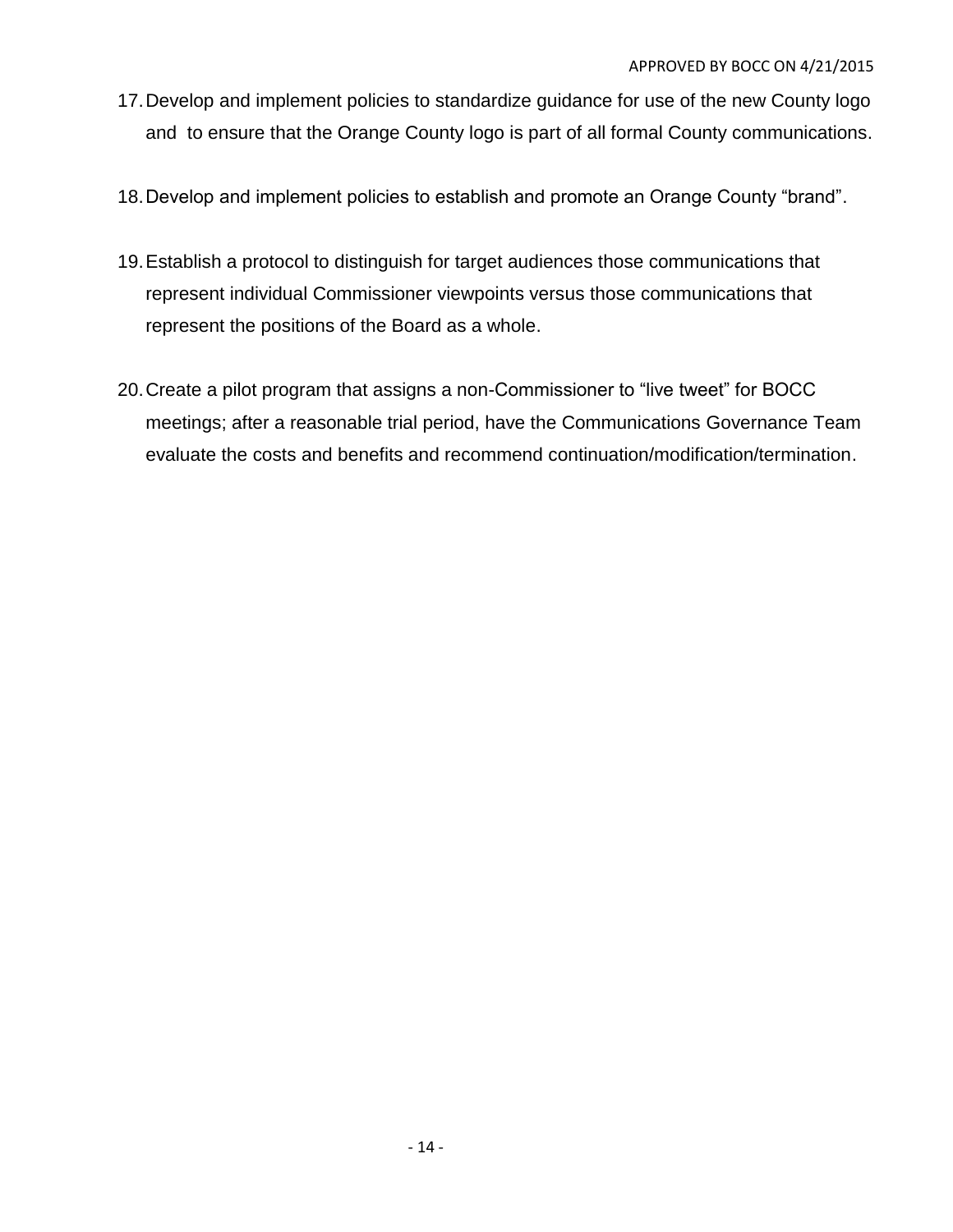# **APPENDIX A**

### **INVENTORY OF POTENTIAL AUDIENCES**

- Residents
- Citizens
- Board of Commissioners
- Taxpayers
- Media
- County departments
- County employees
- Current Businesses/Commercial Enterprises
- Advisory Boards and Commissions
- Real property owners
- Non-English speakers
- People with various disabilities
- People with limited literacy
- Residents with limited or no access to digital communications networks (e.g. no computer or Internet access)
- Visitors
- Potential Future Businesses/Commercial Enterprises
- Potential Future Residents
- Orange County Municipalities
- Adjacent counties
- School districts
- Municipalities in adjacent counties
- Regional organizations or authorities (e.g. TJCOG, Triangle Transit)
- Court system
- UNC-CH
- Public utilities (e.g. Duke Energy, OWASA, Piedmont Electric, PSNC)
- Non-profit service delivery organizations (e.g. InterFaith Council, OCIM, etc)
- Emergency service providers (e.g. volunteer fire departments, Rescue Squad, Red Cross)
- North Carolina governmental agencies
- United States governmental agencies
- Other volunteers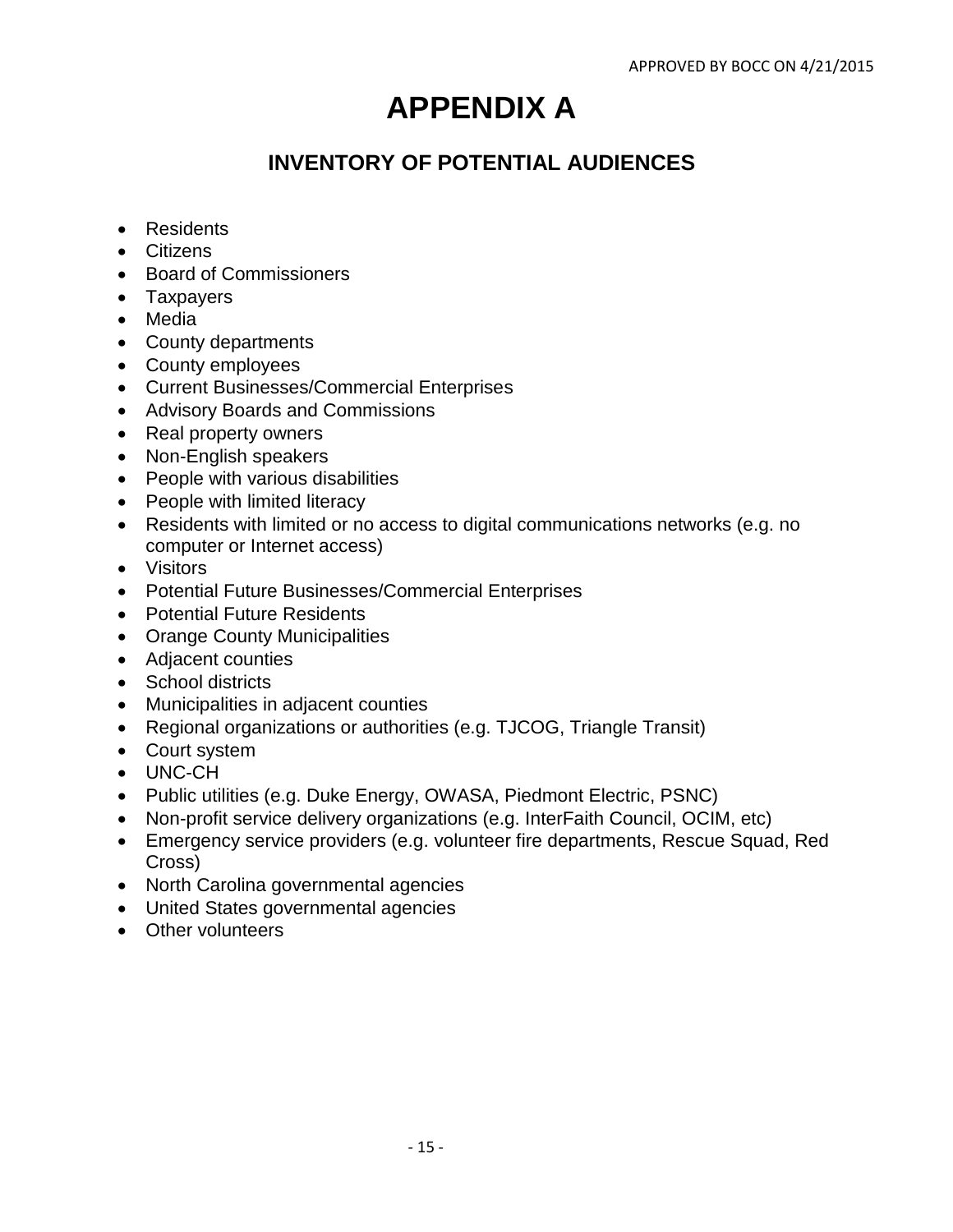## **APPENDIX B**

## **INVENTORY OF POTENTIAL TOOLS/ASSETS**

- County Website
- County Newsletter (printed, e-mailed)
- Digital Message Monitors
- Social Media (Facebook, Twitter, Flickr, YouTube)
- County Intranet
- County Connection E-Mail
- Citizen Comment (website link for citizen inquiry & complaint with BOCC/departmental follow up)
- Everbridge Alert System
- Annual Report
- News Releases
- Public Forums/Speakers' Bureau
- Brochures, Guide Booklets, and Postcards
- Public Service Announcements
- Calendars/Events
	- o Public meetings
	- o Public events
	- o Classes
- Photography
- Purchased print ads (newspapers and magazines)
- Purchased Radio spots
- Purchased TV spots
- Listservs (allows users to add or remove automatically)
- Dedicated Orange County cable TV channel Government Access Channel 1301
	- o Time Warner Cable
	- o AT&T, U-Verse
	- o Video programming (currently outsourced)
	- o Video tools, hardware and software (cameras, tripods, lights, wireless sound/microphones, video editing software, graphic generator, etc.)
	- o Video camera/tools check-out process for departmental staff
- Streaming video
	- o BOCC meetings
	- o County generated content, public service announcements (PSAs), service highlights, weekly TV show, etc.
- Orange County Government radio station
- Designated employees available for crisis/emergency communications
- Guided tours
- County Government 101 sessions (Citizen Academy)
- Town Hall meetings
- County expo
- Active engagement with other communicators within Orange County (Town of Chapel Hill, Town of Carrboro, Town of Hillsborough, UNC, OWASA, etc.)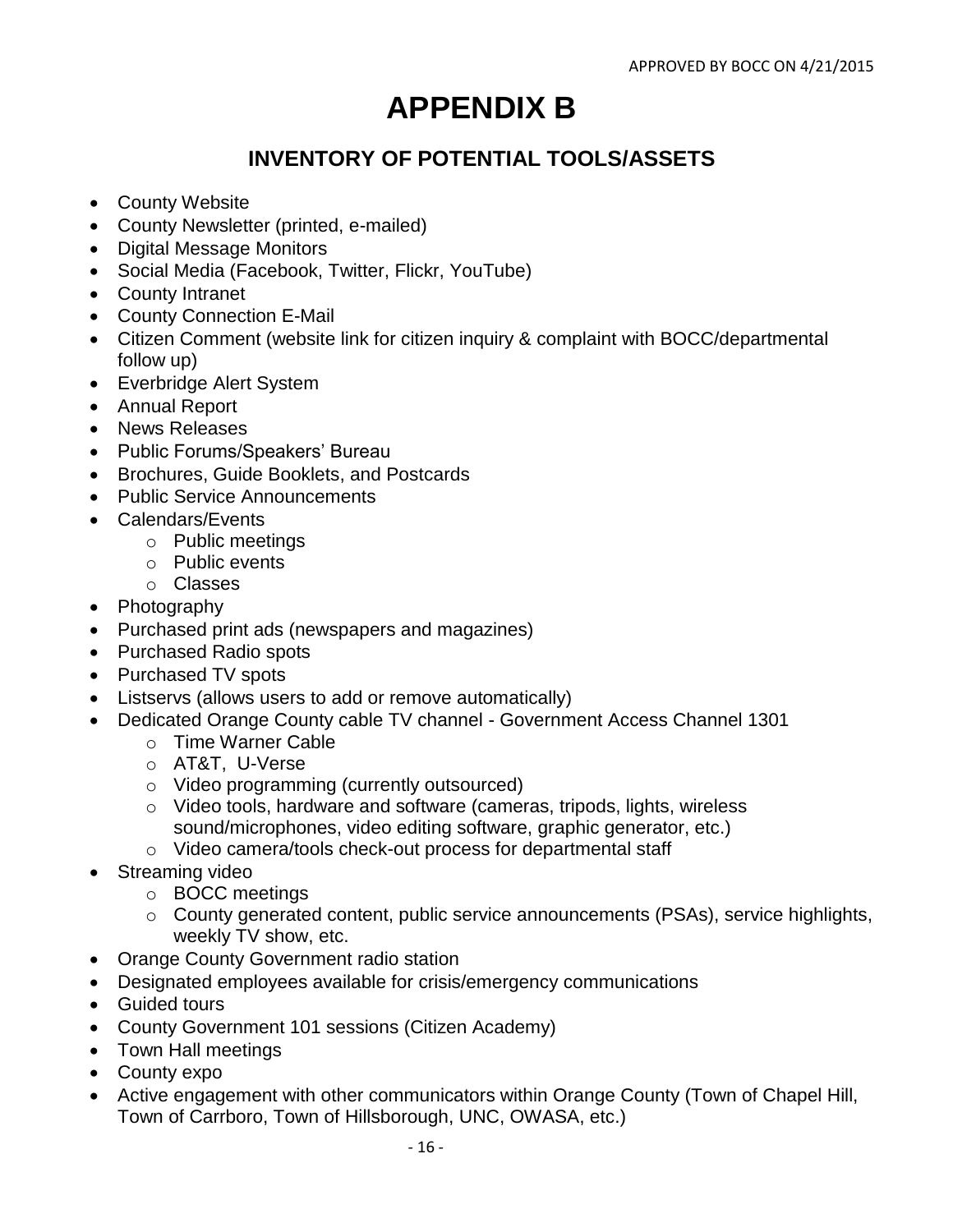- Branding use of a county wide graphic or logo (indicating this is a service of Orange County provided with your tax dollars)
	- o Creating graphics standards (including business cards and stationary)
- Coordinated communicators team of County PIO type staff
- Rich Site Summary (RSS)
- Blogs (County or posting to an independent site such as Orange Politics)
- Monitor Orange County sanctioned social media tools for content and currency
- Membership with regional and national communication organizations
- Employee newsletter
- Yard signs (like small campaign signs)
- Billboard
- Burn/duplicate CD/DVDs of Orange County content for public distribution
- Multimedia
- Newspapers
- Direct Mail
- Special Events
- Translation for any of the above